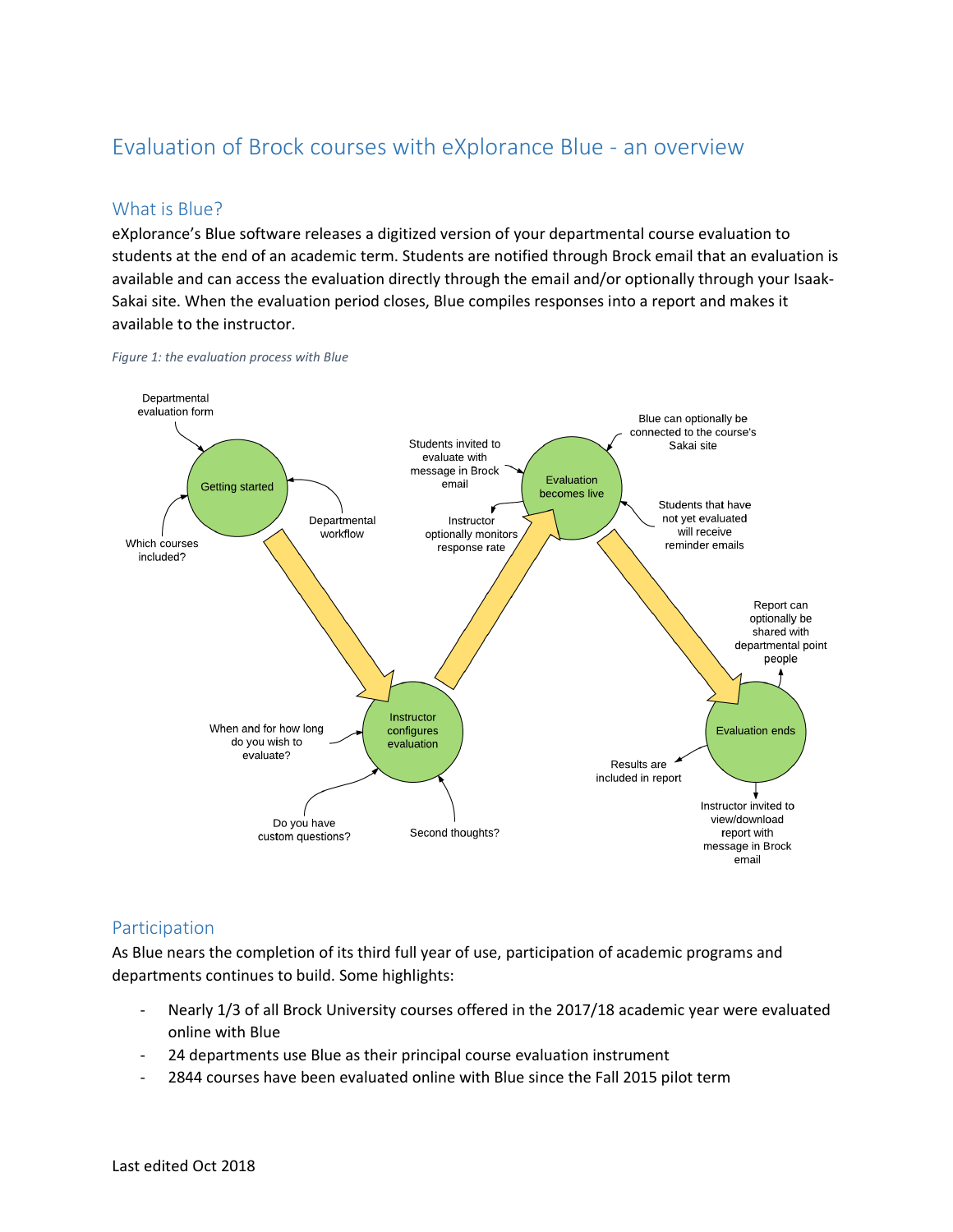Many individual courses which are evaluated online with Blue. These can include the following:

- Courses which are delivered in a fully online format, making evaluation in an online format a necessity.
- Courses for which it is otherwise impractical to evaluate within a physical meeting space.
- Courses for which the instructor, regardless of format, has chosen to opt into online evaluation and is a member of an academic department that has established the instructor's privilege to do so.

| <b>Academic Term</b> | <b>Courses evaluated</b> | %Change vs. term in<br>previous year | <b>Response rate</b> |
|----------------------|--------------------------|--------------------------------------|----------------------|
| <b>Fall 2015</b>     | 175                      | -                                    | 31%                  |
| <b>Winter 2015</b>   | 184                      |                                      | 40%                  |
| Spring 2016          | 130                      |                                      | 34%                  |
| Summer 2016          | 85                       |                                      | 34%                  |
| <b>Fall 2016</b>     | 370                      | $+111%$                              | 45%                  |
| Winter 2016          | 432                      | $+135%$                              | 35%                  |
| Spring 2017          | 167                      | $+28%$                               | 25%                  |
| Summer 2017          | 70                       | $-18%$                               | 19%                  |
| <b>Fall 2017</b>     | 464                      | $+25%$                               | 44%                  |
| <b>Winter 2017</b>   | 530                      | $+23%$                               | 40%                  |
| Spring 2018          | 180                      | $+7%$                                | 36%                  |
| Summer 2018          | 57                       | $-18%$                               | 30%                  |

#### *Table 1: Participation by term since Fall 2015*

## Some details of the evaluation process with Blue

**An important goal with Blue has been to respect as closely as possible the existing course evaluation practices in participating departments:**

- In most cases, the content of the existing departmental course evaluation form is made digital for delivery to students.
- When reports of student evaluation have been created by Blue, they are electronically delivered to the course instructor.
- Though evaluations are by default open within a two-week window at the conclusion of courses, the course instructor is provided with the option to adjust this timing, or to opt out of online evaluation with Blue.
- Evaluation reports are made available to instructors after each term's deadline for submission of final course grades.

### **The online format lends a great deal of flexibility to the evaluation of teaching:**

- For each individual course evaluation, instructors have the option to include additional questions to the existing departmental form. This provides an opportunity to seek feedback about something unique to the course's delivery.
- Instructors are encouraged to make use of the following rated questions: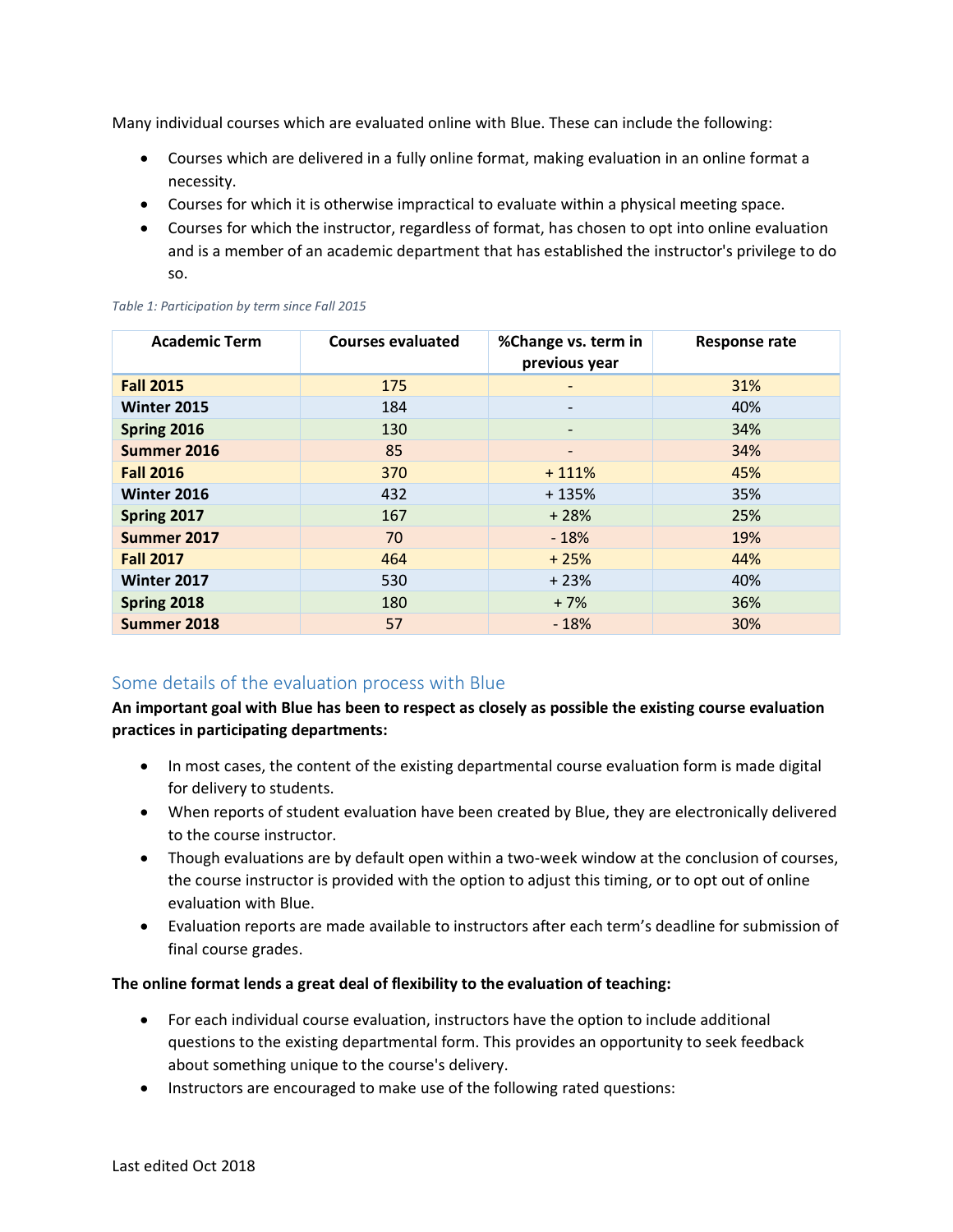- o This is an excellent course
- o I learned a great deal from this course
- o This instructor was an excellent teacher
- o I learned a great deal from this instructor
- The window for online evaluation can be made significantly wider than that of traditional inclass course evaluation. Times can be shifted, extended, or decreased by the instructor as needed. This provides for more opportunity for students to consider their responses to evaluation and even to complete the departmental form in more than one sitting.
- Students are informed through Brock email that an online evaluation of their course is awaiting their submissions. Students that do not respond after several days will receive reminder messages.
- Cuts down on the logistics of evaluation for the instructor and the administrative support.
- Optionally, reporting on response trends across courses within a department can also be created.

### **Best practices in evaluation of teaching apply here – consider the following:**

- Remind students that their responses will remain permanently anonymous. Though this is indicated within the introduction of the online form that students receive, it is worth ensuring that students are not fearful of being honest.
- Note any processes that exist within your department that make use of student evaluation data. Remind students that their input is critical to the continued development of Brock's teaching environment!
- Providing an in-class opportunity for your students to respond, whether evaluation is done in an online or print format, does a great deal to demonstrate the importance and legitimacy of the evaluation of teaching. This practice has also been shown to substantially increase response rates.
- If you use Sakai as part of your course delivery, consider enabling the eXplorance Blue plugin tool. This will establish a direct connection to Blue that students will be able to see and click upon after logging into your course site, and authentication to Blue will not be required.